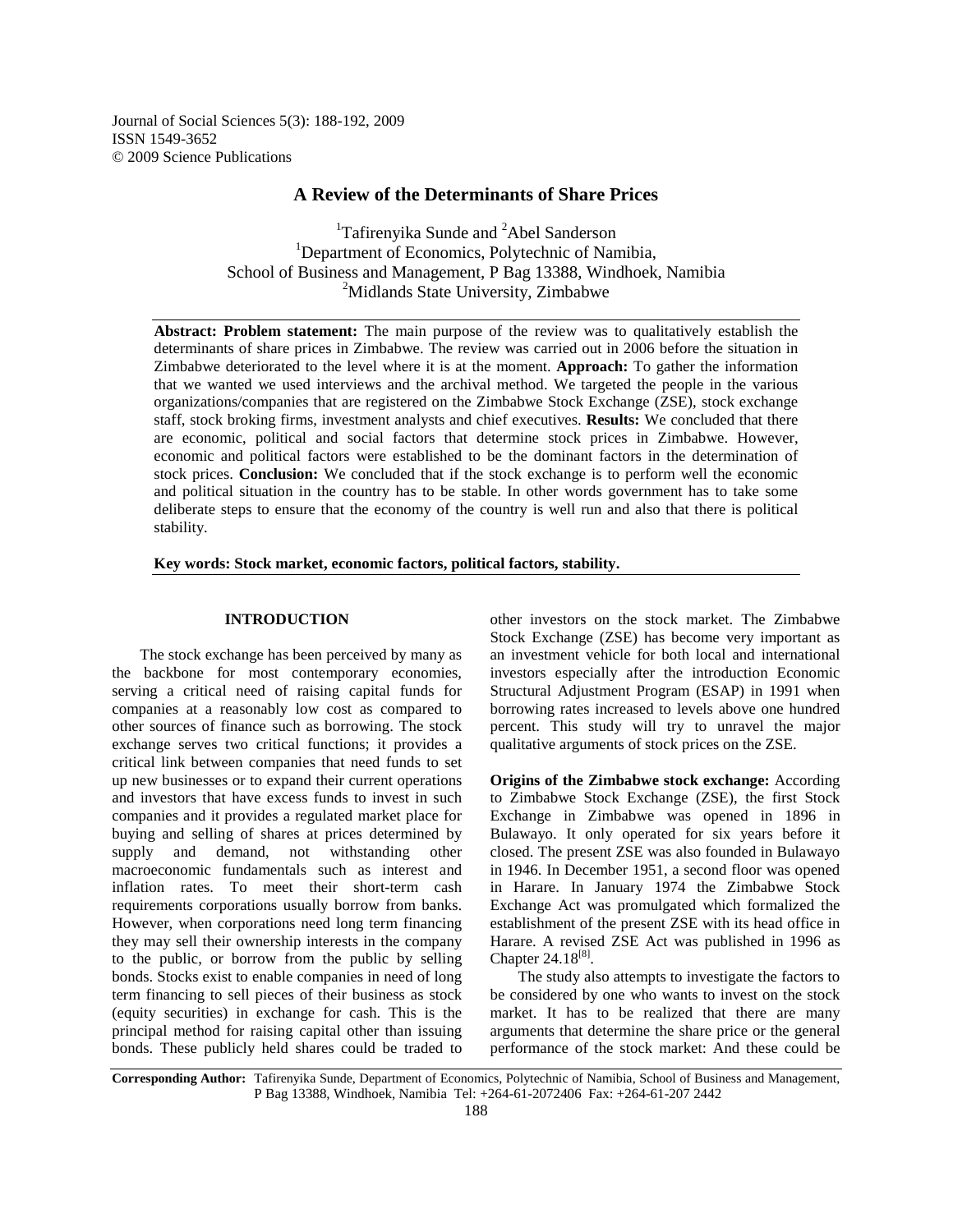social, economic or political. This study, therefore, wants to identify all these factors so that future investors are guided as far as investment on the stock market is concerned.

**Why companies go public?:** According to Kelly<sup>[2,9]</sup> a company is likely to seek a listing on the stock exchange for all or some of the following reasons:

- to raise further capital
- to enable the company's owners to liquidate a portion of their investment
- to enable public trading in the shares of the company to take place
- to facilitate the establishment and operation of a staff share option scheme
- to gain the prestige associated with a stock exchange listing as perceived by investors, customers, suppliers and employees

 Once a company has been listed on the stock exchange it does not necessarily mean that it will permanently remain on the stock exchange. The stock exchange has the right to suspend trading in the shares of any listed company at any time for the following reasons:

- a company may no longer satisfy the minimum requirements for listing, for example it may have become technically insolvent
- a listed company may have failed to comply with requests by the stock exchange to conform to certain requirements
- a listed company or companies may become involved in merger, acquisition, restructuring or similar issues likely to materially affect share prices

 In the year 2004 alone the following companies were suspended from trading on the ZSE for one or more of the above reasons: Barbican Bank, CFX Bank, First Mutual Limited, Trust Bank and Trans Zimbabwe Industries (TZI). When you buy shares in a company you own a part of that company and you may benefit by getting part of the profits of that company as dividend payments. Growth in the value of the company is reflected in the value of the shares that you hold.

### **MATERIALS AND METHODS**

 The focus of this review is the determination of stock prices in Zimbabwe. To gather the information that we wanted we used interviews and the archival method. We targeted the people in the various organizations/companies that are registered on the Zimbabwe Stock Exchange, stock exchange staff, stock broking firms, investment analysts. In some instances we engaged people in some informal discussions because if people know that they are being interviewed they tend to withhold some information which they think is sensitive. We also gathered published information [3] from various libraries and the Zimbabwe Stock Exchange publications.

**Importance of stock markets:** The importance of the stock market as an investment vehicle for the investors is explained here. Very few people in Zimbabwe are aware that they can invest money on the stock market and reap some very lucrative returns through dividends and capital gains. For investors who invest on the market there are of course some risks that they have to live with, for example, the unexpected crashing of the stock market. According to  $McGregor<sup>[6]</sup>$  companies usually borrow money from banks in order to meet their short-term cash requirements. However, when they need long-term finance, they may sell their ownership interests in the company by using common and preferred stocks. Moreover, they can also borrow from the public by selling bonds to meet their long-term capital requirements. Stocks exist to enable companies in need of long-term finance to sell pieces of their business as stocks (equity securities) in exchange for cash. The selling of equity securities is the principal method of raising long-term capital other than the issuing bonds. The publicly held shares can be traded to other investors on the stock market and are in this case, known to be liquid<sup>[5]</sup>. According to Stanlake<sup>[7]</sup> company shares represent permanent loans and there are no rights to repayment of such loans. He also noted that in the absence of some kind of stock exchange, securities such as these will be very illiquid and it would be very difficult to find buyers for them. Hence, the existence of the stock exchange solves this problem because it provides a market where holders of shares and longterm securities can always buy and sell them.

 A company that has obtained permission to have its shares traded on the stock exchange will find it much easier to raise new capital by making an issue of shares. The stock exchange, therefore, is an essential part of the capital market, i.e., market for long-term  $\text{loans}^{[2]}$ .

Shauna  $Croome^{[1]}$  states that companies receive money from the securities market only when they first sell a security to the public in the primary market, which is commonly referred to as an Initial Public Offer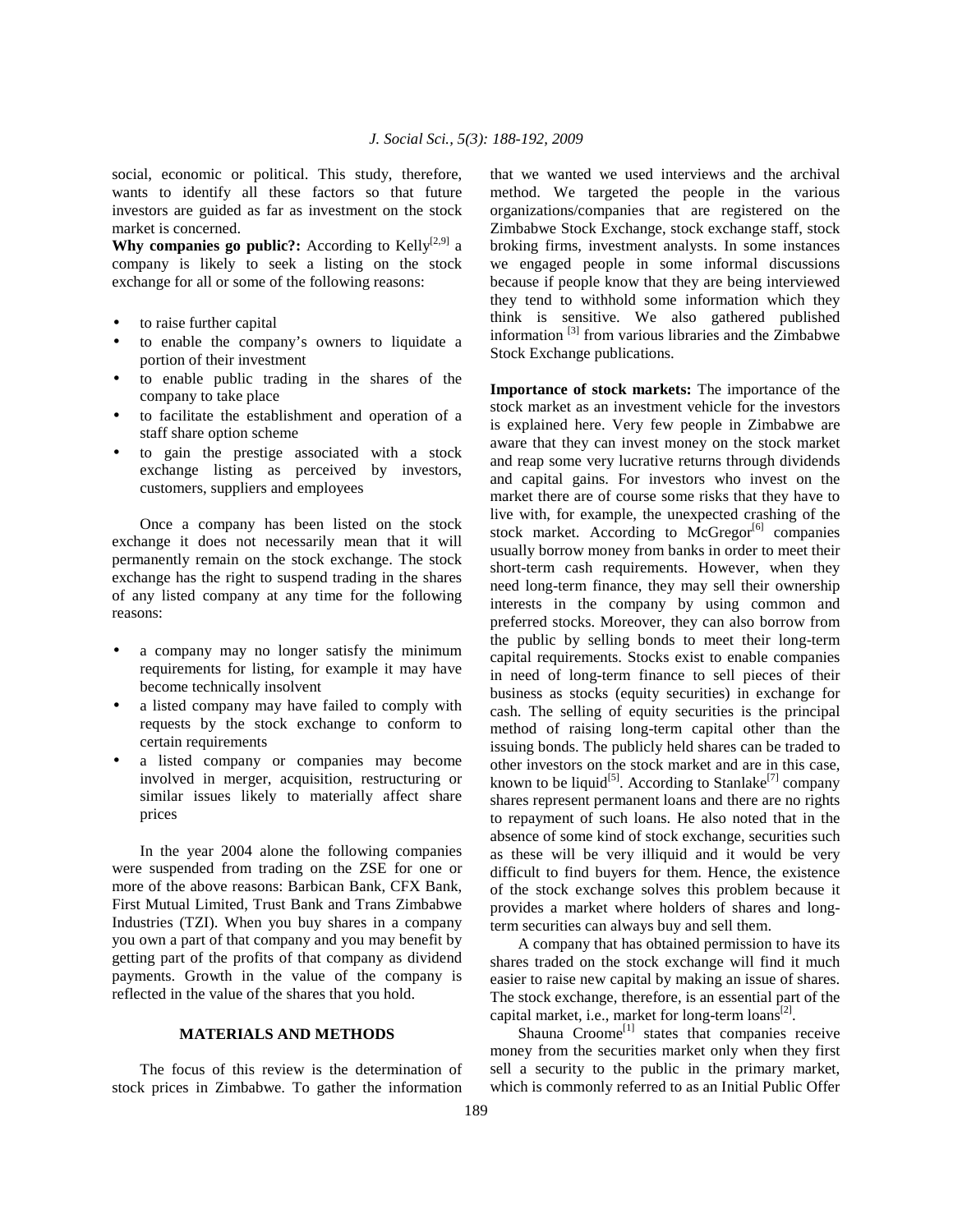(IPO). It is in the subsequent trading of these shares on the stock market that investors buying and selling the stock would benefit from the movements in the stock price. The benefits accrue through either the appreciation of the stock price or the dividends that are paid out. Croome<sup>[1]</sup> further went on to explain why management and founder members of a given company care about their stock's performance in the secondary market when the company has already received its money in the IPO. He argued that the explanation lies in the fact that management or founder members of a public company tend to own a significant number of shares and also that salary incentives or stock options for management could be tied to the performance of the company's stock. For these two reasons, management acts as shareholders and thus pay attention to their stock price.

According to McGregor<sup>[6]</sup> another main role of the stock market is to act as a barometer of the financial health for the companies that are listed. Thus creditors tend to favorably consider companies whose shares are performing very well for financing purposes. This preferential treatment is due to the relationship, which exists between a company's earnings and its share price. Over the long term, strong earnings are a good indication that the company will be able to meet its debt requirements. As a result, the company will receive cheap finance because of the lower risk associated with it.

 The Zimbabwe Stock Exchange provides the platform and the means for raising capital for both Zimbabwean and international companies through the issuance of equity, debentures and depository receipts. It also provides investors with the opportunity to buy and sell shares in any company listed on the stock exchange.

 The other fact that has to be considered is that a stock exchange has been perceived as the backbone for most contemporary economies, serving a critical need of raising capital funds for companies at a reasonably low cost as compared to other sources of finance such as borrowing<sup>[2]</sup>.

## **RESULTS AND DISCUSSION**

The determinants of stock prices that we established after analyzing the data that we collected through archival techniques and interviews are summarized below:

**Corporate earnings:** Information on a company's performance and growth prospects is very important in determining a company's share price. Demand increases for the shares that have a high prospect for growth (blue chip shares). The prices of such shares rise much faster than those of companies whose growth prospects are bleak. The expected receipt of dividend income is sometimes an incentive for investing in a given stock, particularly if the yield on the investment exceeds the return offered on other alternative investments like savings accounts. Investors may pay a premium for shares in issue. The less liquid the shares are, the more difficult they are to come across and one may have to pay a premium in order to get them.

**Management:** The strength of the management team plays a very crucial role in determining the price of a share. Changes in the management team affect both the risk and returns associated with the counter. If the incumbent management team is perceived to be strong due to its past performance, changes in such a team can result in the dropping of share price and vice versa. The sudden drop in the share price of National Merchant Bank of Zimbabwe (NMBZ) in March 2004 was a result of the fleeing of senior managers of the bank out of the country after it had been discovered that they had committed fraud.

**Lawsuits:** News of lawsuits against a company can severely affect its share price. Besides the issue of unwanted bad publicity, lawsuits can result in fines, damages and/or withdrawal of trading licenses. This is risky for an investor and therefore causes a plunge in the share price.

**Mergers and takeovers:** Mergers and takeovers can also affect share prices depending on the market's perception of the merits and demerits of a takeover. For example the share price of Century Bank was negatively affected by its involvement in the ENG saga. However, the news of its proposed merger with CFX Bank helped to strengthen the price of its share even before the merger took place. This is because a strong merger partnership brings shareholder value and reduces risk. De-mergers result in companies unbundling part of their operations (e.g., properties) so as to focus on core business and hence add shareholder value. A good example in Zimbabwe is Zimbabwe Sun group of companies. The share price of Zimbabwe Sun increased from \$20.00- \$180.00 ahead of the group's unbundling of the properties (hotels) in October 2001 to concentrate on the actual provision of the tourism and hospitality services. This resulted in the birth of Dawn properties, which was subsequently listed on the ZSE.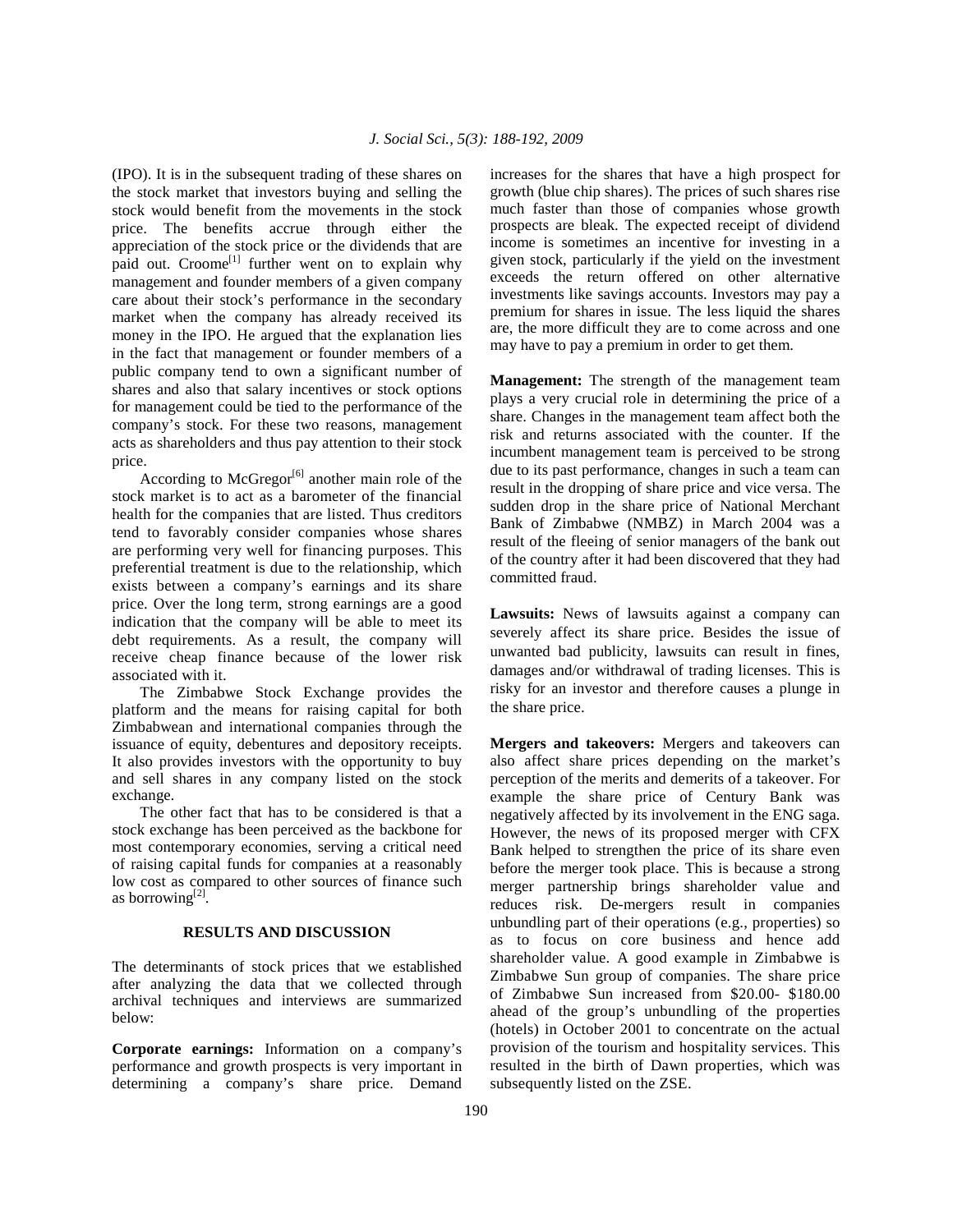**Market liquidity and stability:** When the market is less liquid, there are no funds to buy shares and hence share prices go down especially when supply is high. During financial crises, stock market information is very sensitive and hence share prices are volatile. Stock prices normally decline during the subscription period and when companies announce rights issues.

 Stock markets include laws that govern insider trading because this can also lead to share price volatility. Insider dealing is trading of stocks by people within the company who have important information about the direction the company is taking. The public may deduce that when the insiders are buying or selling shares of their own companies, they have some important information about the companies that drive them to do so.

**Availability of substitutes:** When the market has substitute securities such as loan stocks, unit trusts and treasury bills, the share prices often go down or remain constant. For eight days from the 7th to the 14th of October 2004, most share prices for companies on the ZSE traded at constant prices due to the short term treasury bills that were issued by the central bank during the same period to reduce market liquidity. For example, Old Mutual shares traded at a constant price of \$11800 during that period even after the publication of some impressive results.

**Government policy:** Changes or proposed changes in the system of taxation, government spending, monetary policy and in industrial policy (e.g., privatization) can have an important effect on people's willingness to buy or sell shares. In Zimbabwe the recent problems that were experienced in the financial services sector have had profound effect on the financial counters. According to the Business Herald (5th of October 2004) financial counters are no longer as attractive to the prospective investors as they were in the previous years. Sentiments on the financial counters, with the exception of those that are financially stable reached their lowest ebb in 2004. During the first half of the year financial counters either remained static or plummeted, with at least three firms being suspended from trading on the Zimbabwe Stock Exchange. It can also be noted that each time a monetary policy or a government budget statement is presented the share prices are affected in some way. This clearly demonstrates the fact that government policy and actions impact on the share prices of listed companies.

**Macroeconomic fundamentals:** Interest rates and inflation also have an effect on share prices. Where real interest rates are negative, investors tend to seek alternatives that yield positive returns and shares are one such alternative. As investors move from the money market to the ZSE, share prices are likely to increase due to increased demand. When investors are assured of positive real interest rates on the money market they are more likely to invest on the money market where returns are guaranteed instead of the stock market where returns are uncertain.

 The exchange rate also has an effect on share prices as it affects the companies that either export or import. Devaluation of a currency might have a positive effect on the share price of an exporting company as it improves its competitiveness on international market. However, the companies that import raw materials are negatively affected by devaluation as their production costs automatically go up. On the other hand, companies that produce import substitutes are likely to benefit from devaluation as the imported products become less competitive as compared locally produced goods.

**Investor sentiments:** Share price movements are also explained by the perceptions of the investors. For example in a bull market share prices are expected to rise and in a bear market they are expected to fall. Investor sentiments may be demonstrated through the seasonality of stock markets. For instance, share prices are usually anticipated to fall during the festive season. This compels some investors to redeem their shares just before the beginning of the festive season so as not to experience capital losses.

 The level of confidence of the investors in the general economy and economic policies of the country also impact on the share prices. For example, the land reform program, social unrest and policy reversals that were experienced between 1997 and 2001 negatively affected the stock market, as investors were uncertain about the direction the economy was taking. Uncertainties of this nature may also affect the global markets, for example, just after the 11th of September 2001 attack on the USA major world stock markets recorded their lowest volumes of trade.

**Technical influences:** Technical influences are another factor that impact on share prices. A good example is the ranking of counters according to the performance and the profitability of the companies. Investors tend to regard highly counters in the 'top ten' and these are the companies they would be inclined to invest in. This is a